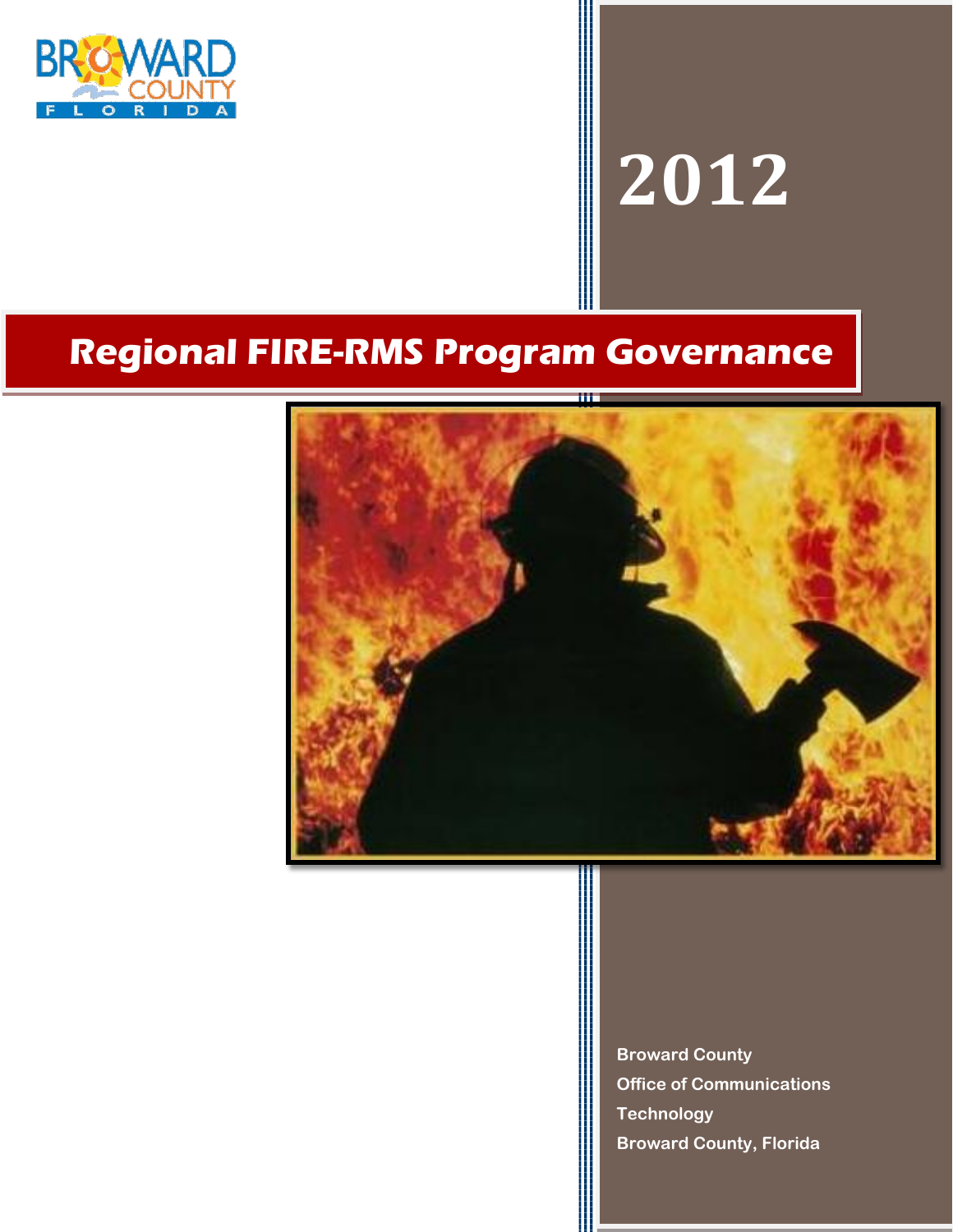۳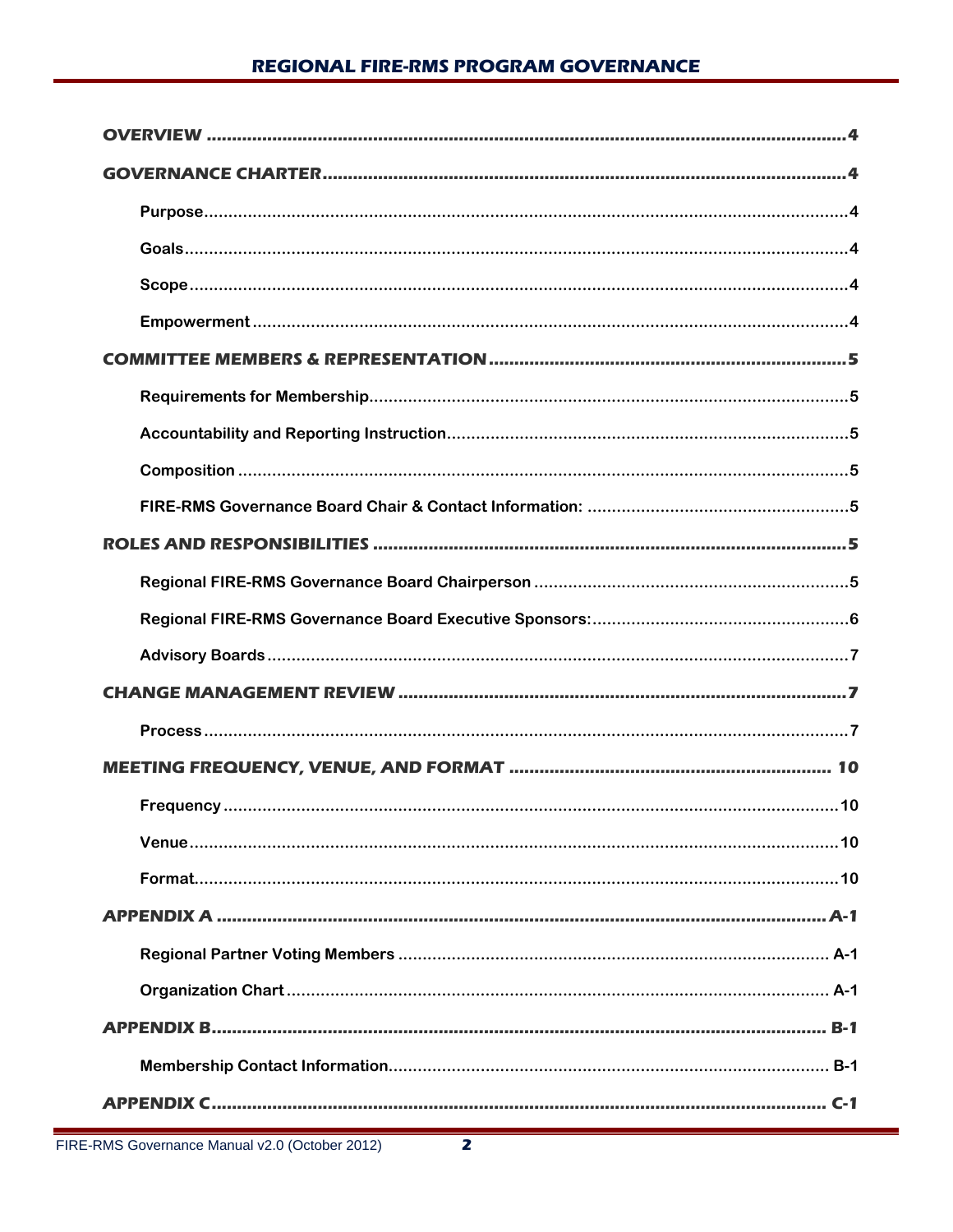|--|--|--|

۳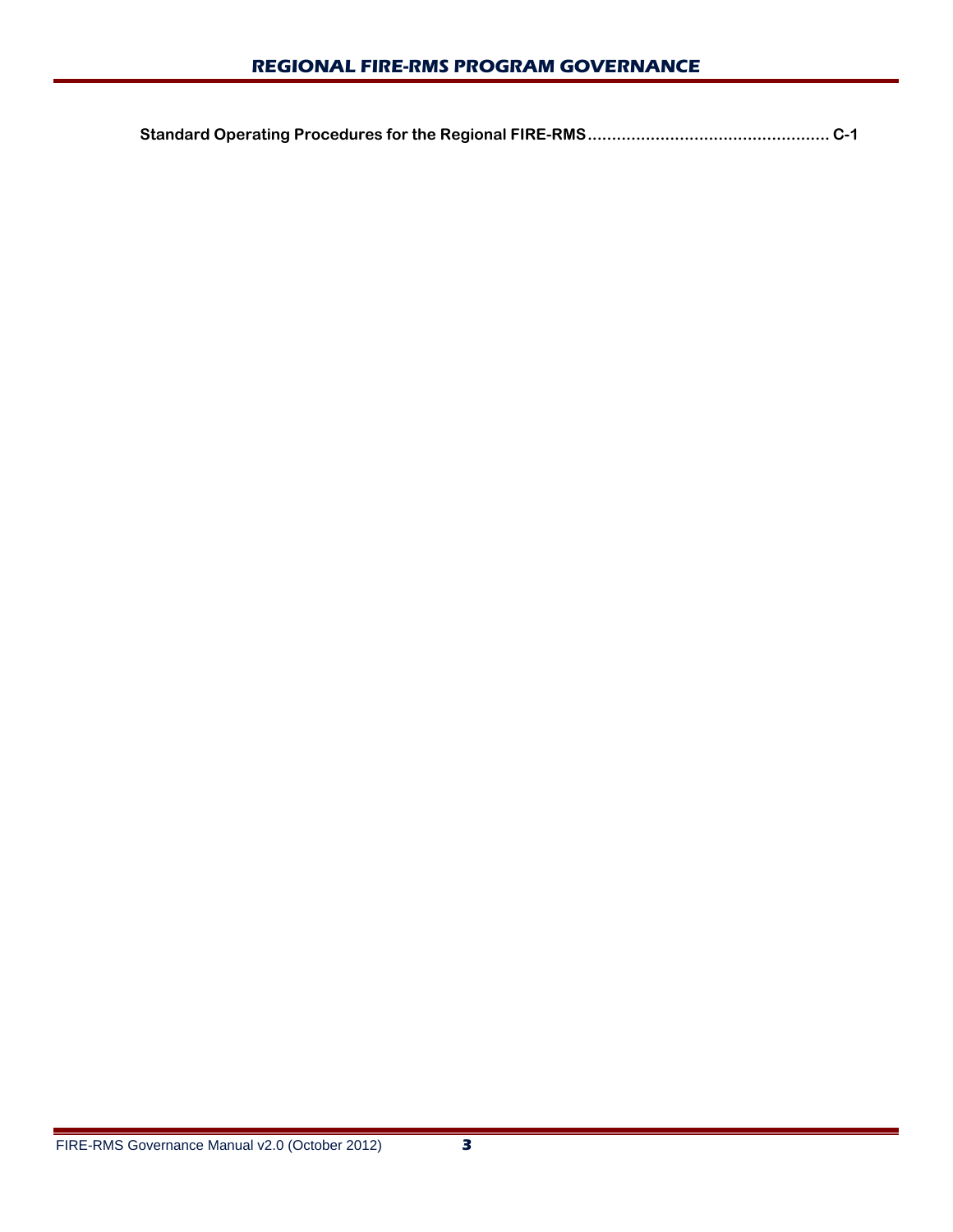#### **OVERVIEW**

This document will serve as the Governance Model for the Regional FIRE Records Management System for Public Safety Agencies in BrowardCounty.

Although the FIRE-RMS is a regional program, only certain aspects of the application are globally shared. In many cases, the participating agencies are able to configure the application to fit their needs. The Regional FIRE-RMS Governance Board is established to ensure the global, systemwide configurations affecting all partnering agencies are assessed and implemented in a fair and equitable manner.

#### **GOVERNANCE CHARTER**

#### **Purpose**

Identify the key roles and responsibilities for governing the regional program and make decisions on system-wide changes that affect all regional stakeholders.

#### **Goals**

The Regional FIRE-RMS Governance Board will oversee the ongoing development, implementation, and on-boarding process of new entrants with respect to the Regional FIRE-RMS systems.

#### **Scope**

*Regional FIRE-RMS Governance Board Planning*  Compile Governance Board meeting agendas Manage Governance Board Master Calendar/Agenda Cycle Draft Governance Committee charter for subsequent year

*Regional FIRE-RMS Governance Board Appointments*  Board Standing Committee appointments for subsequent year Board Support Committee appointments for subsequent year (for Board approval)

*Regional FIRE-RMS Governance Board/Member Communication Process*  Appoint Executive Sponsors for each Regional Stakeholder

*Strategic Planning* 

Devote time to strategic dialogue during normally scheduled teleconferences and meetings about global topics.

#### **Empowerment**

All Regional FIRE-RMS Governance Board Executive Sponsors and Chairperson are selected to represent their respective agency's needs and desires. Each Regional FIRE-RMS Governance Board Executive Sponsor is empowered to make decisions that affect their public safety agency.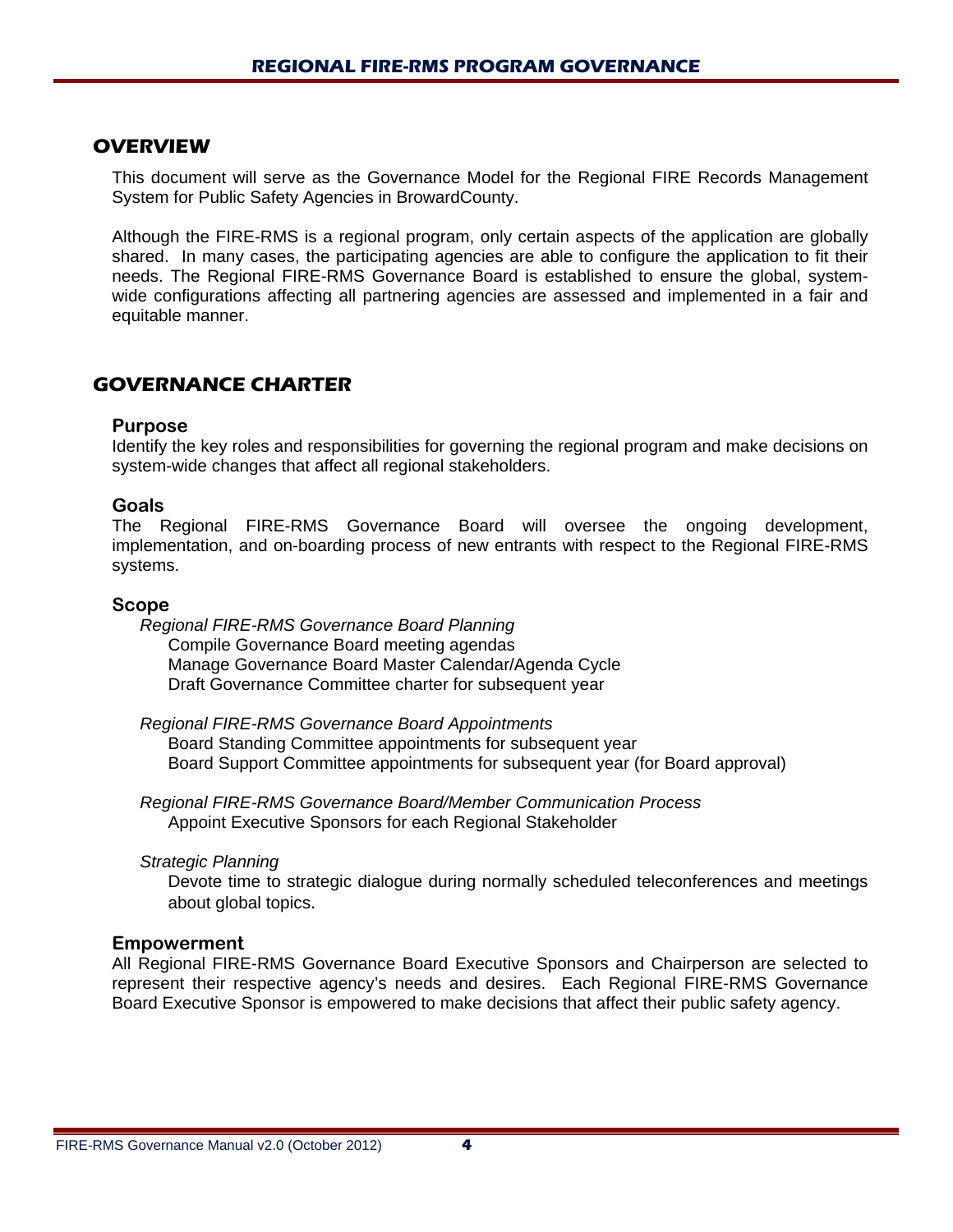#### **COMMITTEE MEMBERS & REPRESENTATION**

#### **Requirements for Membership**

- Executed Regional Inter-local Agreement with Broward County Office of Communications Technology for Regional Public Safety Applications
- Executed Contract with Vendor for Fire RMS
- Executed Project Charter with Broward County Office of Communications Technology regarding Regional FIRE-RMS Program

#### **Accountability and Reporting Instruction**

- Regional FIRE-RMS Governance Board Executive Sponsors report back to their respective Agency Core Teams after each Regional FIRE-RMS Governance Board Meeting
- Final Regional FIRE-RMS Governance Board meeting minutes and preparation materials for the next meeting will be distributed by the Board Chair

#### **Composition**

- Regional FIRE-RMS Chair (Nominated by Office of Communications Technology) Voting Member
- Regional Partner Agency Executive Sponsor Voting Member
- Advisory Boards As Needed Non Voting Members
	- Vendor Technical Group
	- External Users (ie: Other Local Customers)
- *Review Appendix A for Regional Partner Voting Members and Organization Chart for Governance Board*

#### **FIRE-RMS Governance Board Chair & Contact Information:**

**Name**: Andi Mucklow, RPSA Program Manager **E-mail Address**: AMucklow@Broward.org **Mobile Phone**: 954-336-4493

#### **ROLES AND RESPONSIBILITIES**

#### **Regional FIRE-RMS Governance Board Chairperson**

- Guides the committee in accomplishing the mission and objectives detailed in the charter and in accordance with the established policies of the Regional FIRE-RMS Program. Keeps the committee focused.
- Ensures all committee members are fully oriented on the committee objectives, deliverables and roles/ responsibilities at the Committee's first meeting.
- Ensures all committee members are aware of and adhere to the processes and timing established by the Regional FIRE-RMS Core Teams for placing items on the Regional FIRE-RMS Governance Board agenda for discussion and deliberation, i.e., follow the Regional FIRE-RMS Board calendar; ensure that Agency Core Teams have consensus approval of items before presentation to the Regional FIRE-RMS Governance Board; ensure that Regional FIRE-RMS Governance Board agenda items are discussed and a vote taken in the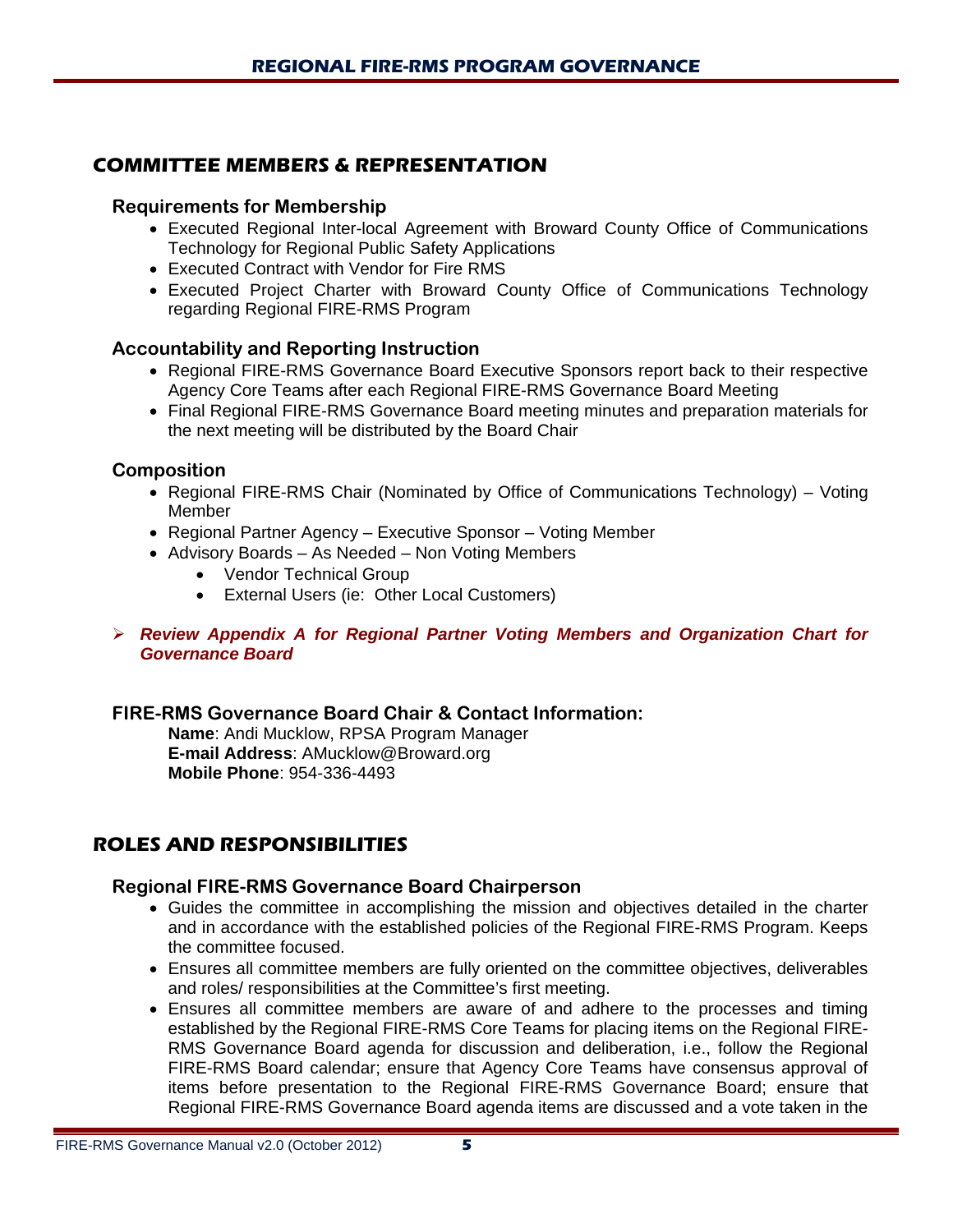Regional FIRE-RMS Board informal session; and ensure that motions are adjusted, as needed, before deliberation and voting in the Regional FIRE-RMS Governance Board formal session.

- Works toward building a sense of trust, productivity, and camaraderie within the Regional FIRE-RMS Board.
- Develops meeting agendas using the standard agenda template.
- Conducts meetings of the Regional FIRE-RMS Governance Board and directs the communication for Agency Core Team matters.
- Works to ensure that meeting minutes capture consensus agreement items and follow-up actions of the Regional FIRE-RMS Governance Board using the standard meeting minute template.
- Assigns tasks among the Regional FIRE-RMS Governance Board members, as necessary.
- Promotes consistent participation and timely connection to all teleconference meetings and addresses non-productivity within the Regional FIRE-RMS Governance Board.
- Works with Regional FIRE-RMS Governance Board members to ensure agency core team work is carried out between meetings.
- Works with Regional FIRE-RMS Governance Board members to develop final reports, proposals and supporting documentation. Ensures that the material presented to the Regional FIRE-RMS Governance Board accurately reflects the work of the Agency Core Teams and is submitted in a timely fashion.
- Represents best practices and the Regional Infrastructure in Regional LE-RMS Governance Board meetings.
- Works toward building a sense of trust and productivity between Regional FIRE-RMS Governance Board members and the Agency Core Teams.
- Works with the Regional FIRE-RMS Governance Board to review the charter at year's end and offer recommendations to Regional FIRE-RMS Governance Board for updates to the following year's charter.
- Transitions the incoming Regional FIRE-RMS Governance Board Chairperson into the role.

#### **Regional FIRE-RMS Governance Board Executive Sponsors:**

- Must attend all meetings of the Governance Board.
	- If an Executive Sponsor is unable to attend a meeting, written notification must be submitted to the Regional FIRE-RMS Chairperson at least 24hours prior to the meeting.
	- An Executive Sponsor can elect to send a Proxy to submit the agency's vote to the Board provided written documentation is submitted to the Regional FIRE-RMS Chairperson at least two hours prior to the scheduled meeting time.
- Empowered to make decisions to support accomplishing the mission and objectives of their respective agency core team. Any direction of the agency core team that may violate the Regional FIRE-RMS Governance Board policies must be discussed with the Regional FIRE-RMS Governance Board Chairperson.
- Works in coordination with the Regional FIRE-RMS Governance Board Chairperson to efficiently discharge the responsibilities of the Regional FIRE-RMS Governance Board.
- Works in coordination with the Regional FIRE-RMS Governance Board Chairperson to develop agendas, set meeting dates and locations, and communicate meeting requirements using the following criteria:
	- Meeting dates and locations should be determined as far in advance as possible.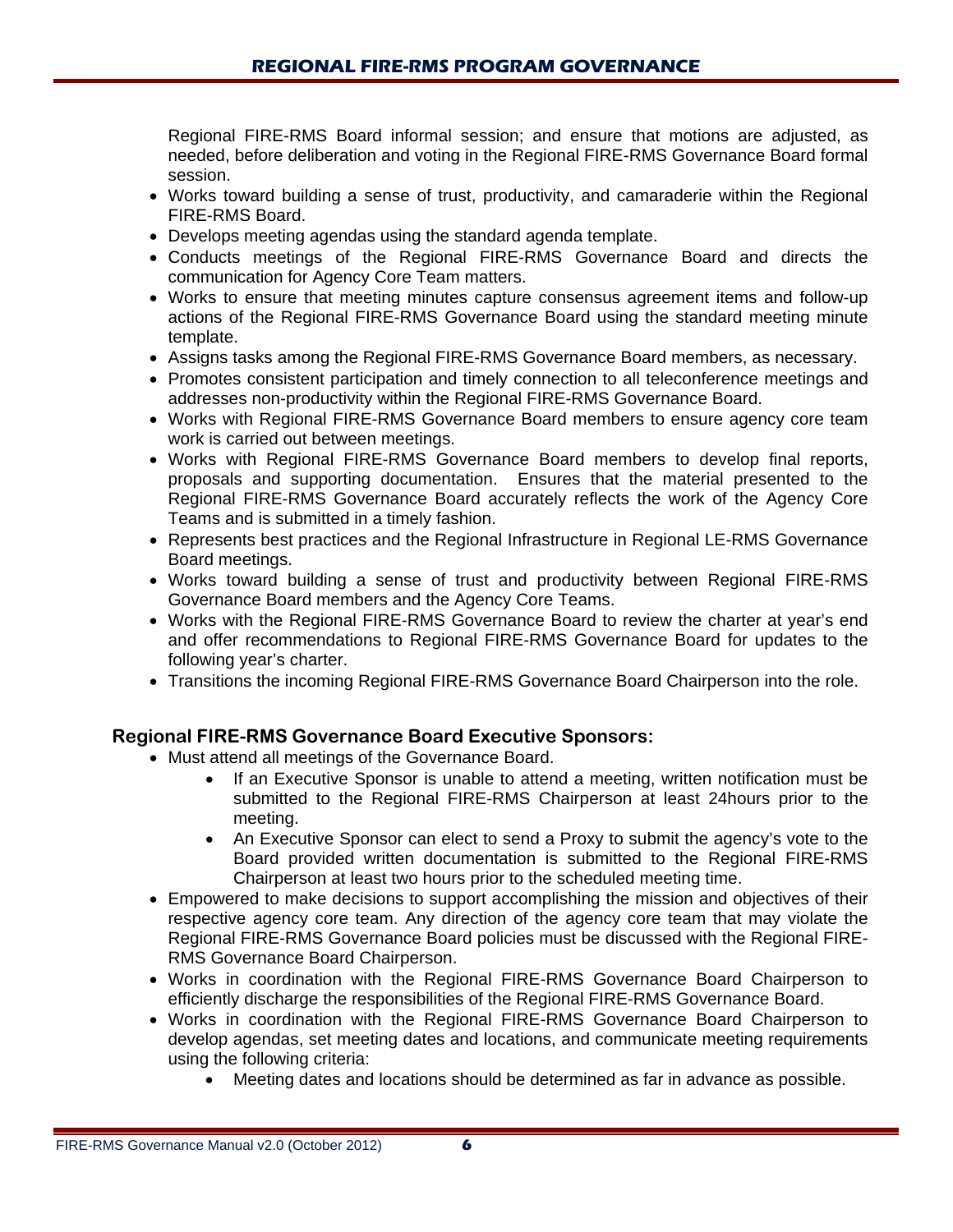- Meeting requests forms should be sent to the proper contact with all meeting requirements stated.
- Agendas should be developed using the standard agenda template and should include the meeting date, venue and meeting room on all agendas. If the meeting room name is not available at the time the agenda is distributed, then meeting attendees should be informed of the meeting room at check-in.
- Handouts should be distributed to the Regional FIRE-RMS Governance Board in advance of the meeting.
- Works in coordination with the Regional FIRE-RMS Governance Board Chairperson to capture notes that reflect consensus agreements and follow-up actions using the standard format for meeting minutes for Agency Core Teams.
- Works in coordination with the Regional FIRE-RMS Governance Board Chairperson to ensure all reports, proposals, supporting documentation are developed in a professional and timely manner.
- Works in coordination with their respective Agency Core Teams to ensure that any financial, legal, and strategic implications associated with any option brought to the Regional FIRE-RMS Governance Board is identified and revealed during the preparatory stages and that these implications are reported on the Regional FIRE-RMS Governance Board agenda template.
- Interfaces and dialogues with other Regional FIRE-RMS Governance Board Executive Sponsors to ensure integration of committee initiatives and outcomes, as warranted.
- Coordinates and deploys any approved external communications to their respective Agency Core Teams.

#### **Advisory Boards**

• As needed, will be called upon to offer technical knowledge and/or experience regarding proposed changes or enhancements presented by the Governance.

#### **CHANGE MANAGEMENT REVIEW**

The Governance Board is responsible for overseeing and managing issues identified by the Regional and/or Agency System Administrators. An issue is a situation which has occurred or will definitely occur, as opposed to a risk which is a potential event. An issue is defined as a statement of concern or need that

- is known ahead of time or is listed in the program work plan, but whose resolution is in question or lacking agreement among stakeholders;
- is highly visible or involves external stakeholders;
- has critical deadlines or timeframes which cannot be missed;
- results in an important decision or resolution whose rationale and activities must be captured for historical purposes; or
- is an item that may impede program progress.

#### **Process**

*Initial Identification*

The Regional System or Agency System Administrator can identify an issue. Once an issue is identified the following entries are made in the Issues Log, an Access Database.

- (1) The date is logged<br>(2) The issue is classif
- The issue is classified as a: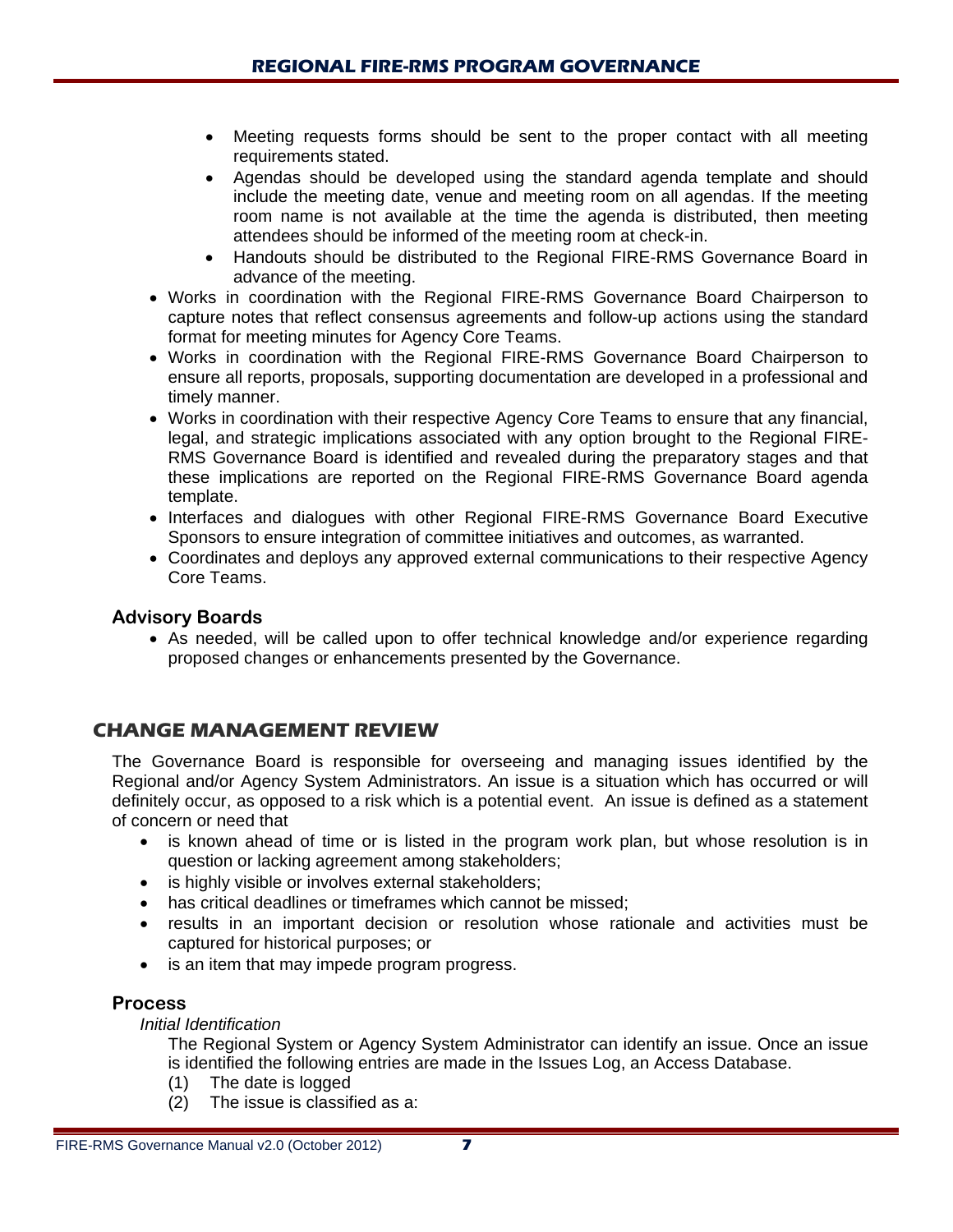- customization or modification,
- policy decision,
- pick list modification,
- new or existing interface,
- software bug, or
- action item.
- (3) It is assigned low, medium, or high priority.
- (4) Responsibility is assigned for clarification and for resolution.
- (5) It is assigned a due date and a tickler date.
- (6) The area of impact is determined (resources, time, or costs)
- (7) The area affected is determined.
- (8) The economic impact is assessed.
- (9) Comments may be added.
- (10) It is assigned a status of:
	- New,
	- Active
	- Pending Further Review
	- On Hold
	- Closed
	- Information
	- Archived

#### *Changes*

Once a program issue is initiated, the following can happen:

- Its status can be changed.
- A change date can be added in case of any change in the information in the database, such as a change in priority or the addition of comments.
- Recommendations can be made.
- Action can be taken.
- The issue can be closed.

#### *Closed Issues*

To close an issue, make the following notations in the Issues Log database:

- Enter the date closed.
- Change Status to closed.
- Enter any action taken.
- Add any necessary comment.
- For an issue to be reopened, it must be opened as a new issue.

Within a month after an issue is closed, its status will be changed to Archived to keep it from being reported at subsequent meetings.

#### *Voting on Issue Resolution*

All the items listed in the above "Process" Section  $-$  Initial Identification  $-$  (2) are considered voting matters. Certain pick list modifications can be classified as "Information" and will not require a vote. To determine if a pick list modification can be classified as Information without requiring a vote from the Board, a completed request (detailed in nature) should be sent to the Regional SA for review. The Regional SA will review the following details to determine the system impact:

1. Pick list to be modified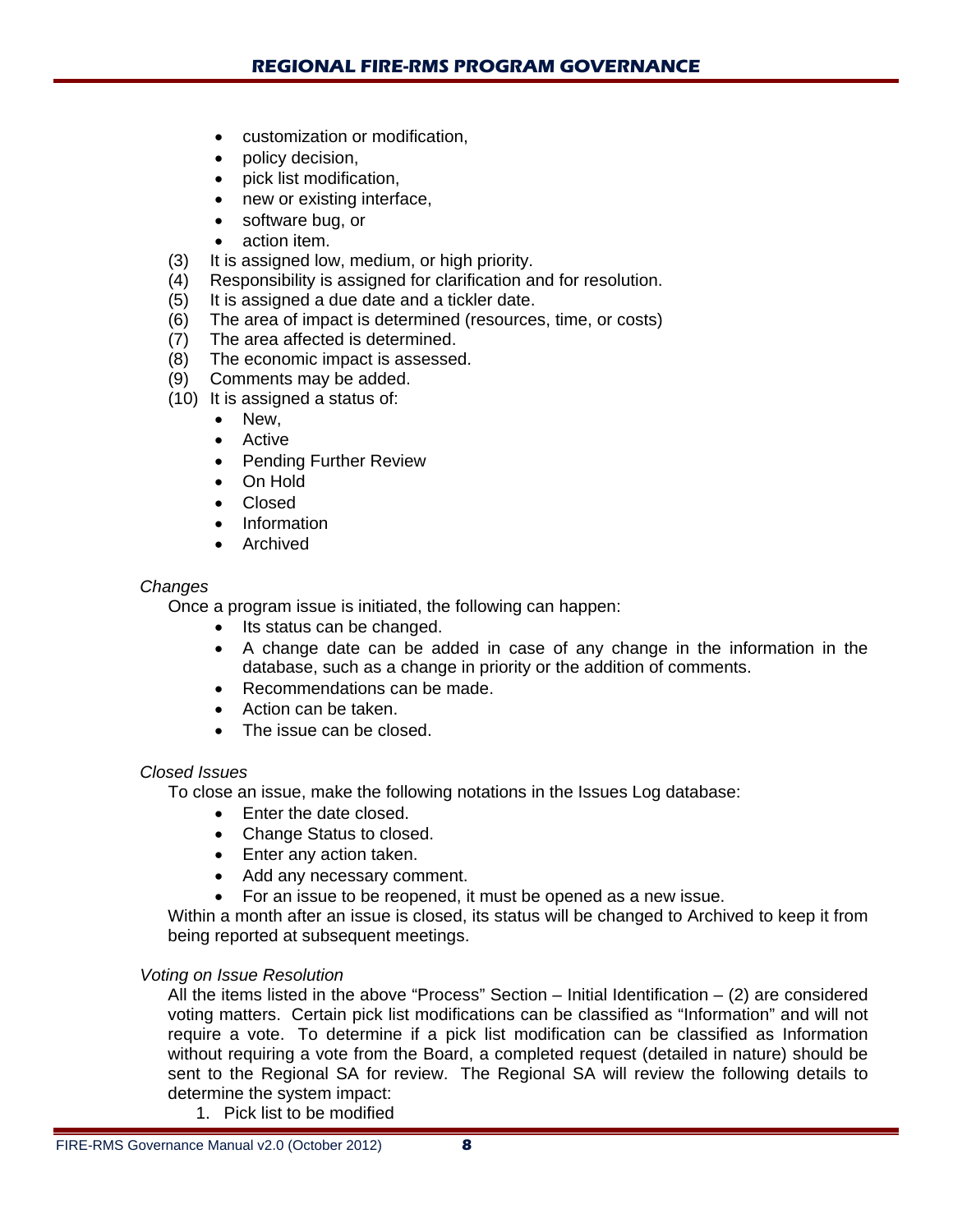- 2. Type of modification: add/change/delete
- 3. Number of items to be modified
- 4. Business/Operational Process reason for this change

Once the Regional SA has determined the modification can be made without negatively impacting the regional stakeholders, a CMR will be created, classified as "Information," and sent to all the Regional Stakeholders for review. The Regional SA will allow a comment period of 5 business days for the Regional Partners to voice any objection to this change. Should an objection exist, a vote will be required by the Board for the change to take place. Otherwise, the modification will be implemented 5 business days after the comment period has elapsed.

In order for members to proceed with voting matters, a quorum must be present. For the purposes of this Governance Board, a quorum will be considered a majority of voting members. Each voting member will receive one vote on the proposed issue resolution. Majority vote rules for governing matters. Executive Sponsors, or their designee, must be in attendance to submit their votes.

- An Executive Sponsor can designate a Proxy to cast the agency's vote by notifying the Regional FIRE-RMS Chairperson in writing at least two hours prior to the meeting.
- Should an Executive Sponsor fail to notify the Regional FIRE-RMS Chairperson of this change, the agency will forfeit their right to vote on the issue resolution if a quorum is otherwise available.
- Should an Executive Sponsor fail to attend a meeting without sending a Proxy or proper notification to the Regional FIRE-RMS Chairperson the agency will forfeit their right to vote on the issue resolution if a quorum is otherwise available.

In an instance where a tie vote is reached, the item will be reviewed with the Vendor for input. Information provided by the vendor along with the operational need based on the initiating agency's request will be further evaluated. All information will be presented to the Governance Board at the next meeting with a recommendation from the Governance Chair based on all the information available. A re-vote could be request but may not always be necessary based on the input from the vendor.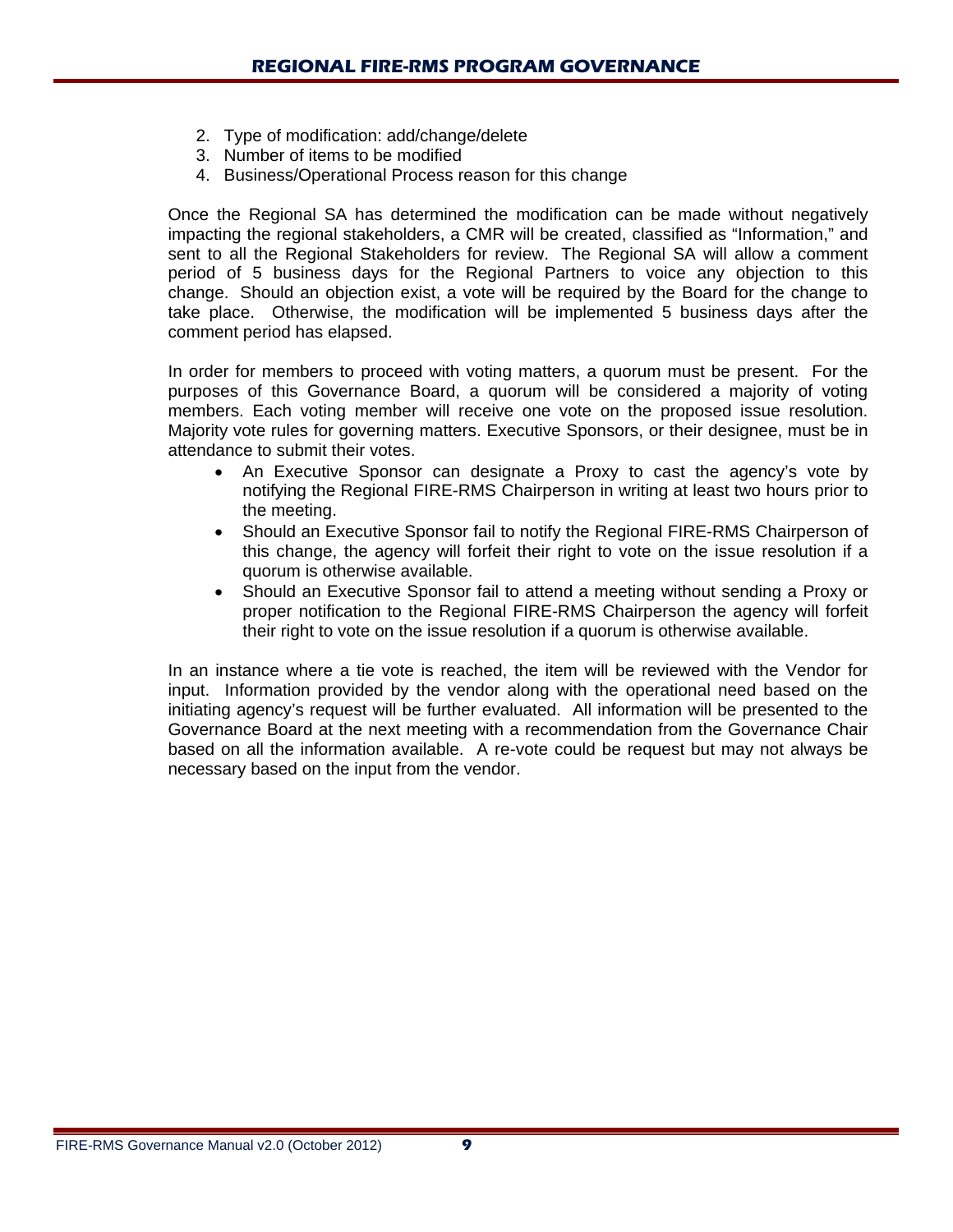#### **MEETING FREQUENCY, VENUE, AND FORMAT**

#### **Frequency**

The Regional FIRE-RMS Program Governance will meet on the second Thursday of every month unless the Program Manager deems it necessary to meet more frequently or to address emergency situations.

#### **Venue**

Emergency matters may be addressed via conference call or email-vote. All meetings will be held at the BrowardCountyEmergencyOperationsCenter unless otherwise specified.

#### **Format**

Meetings will follow the agenda outlined below:

- Welcome/Roll Call
- Announcements
- Voting Matters
- Program Updates
- Reporting of New Issues
- Outstanding Issues
- Open Discussion
- Adjourn

An agenda describing all voting matters for each meeting will be provided to each Agency Executive Sponsor one week prior to the scheduled meeting in order to allow agencies to conduct internal review and discussion providing the Executive Sponsor with a recommendation prior to the meeting date/time. In order to provide the agenda in a timely manner, CMRs should be submitted to the Governance Board Chair two days prior to the agenda due date.

It is important for all Executive Sponsors (or their designees) to be prepared to deliver the agency's vote(s) with little discussion during the Governance Meeting to ensure meetings are productive. Any discussion related to the voting matters should be addressed prior to attending the Governance Board Meetings.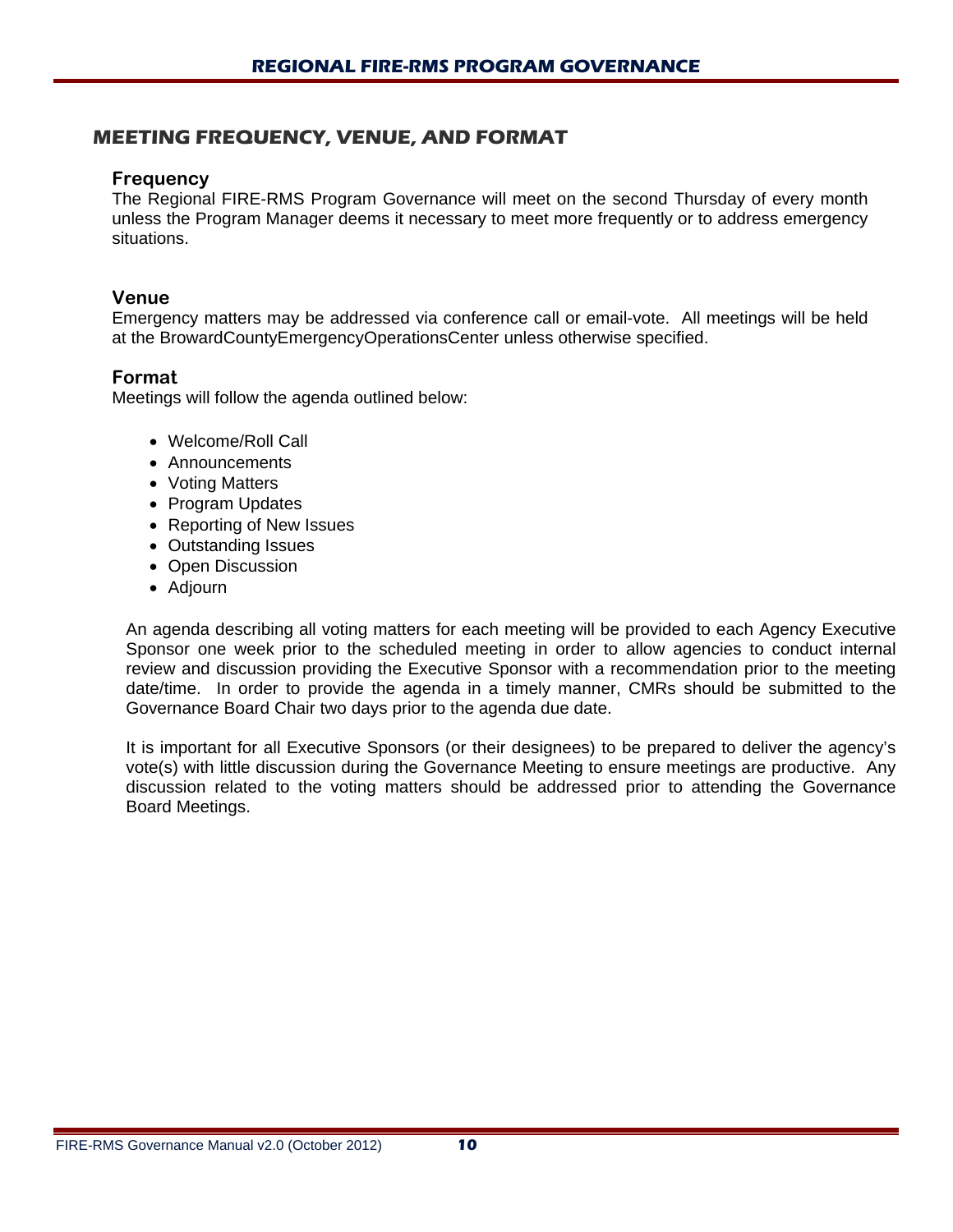#### **APPENDIX A**

#### **Regional Partner Voting Members**

- Regional Chair 1 Vote
- Executive Sponsor 1 Vote
- User Groups Non-Voting Members

#### **Organization Chart**

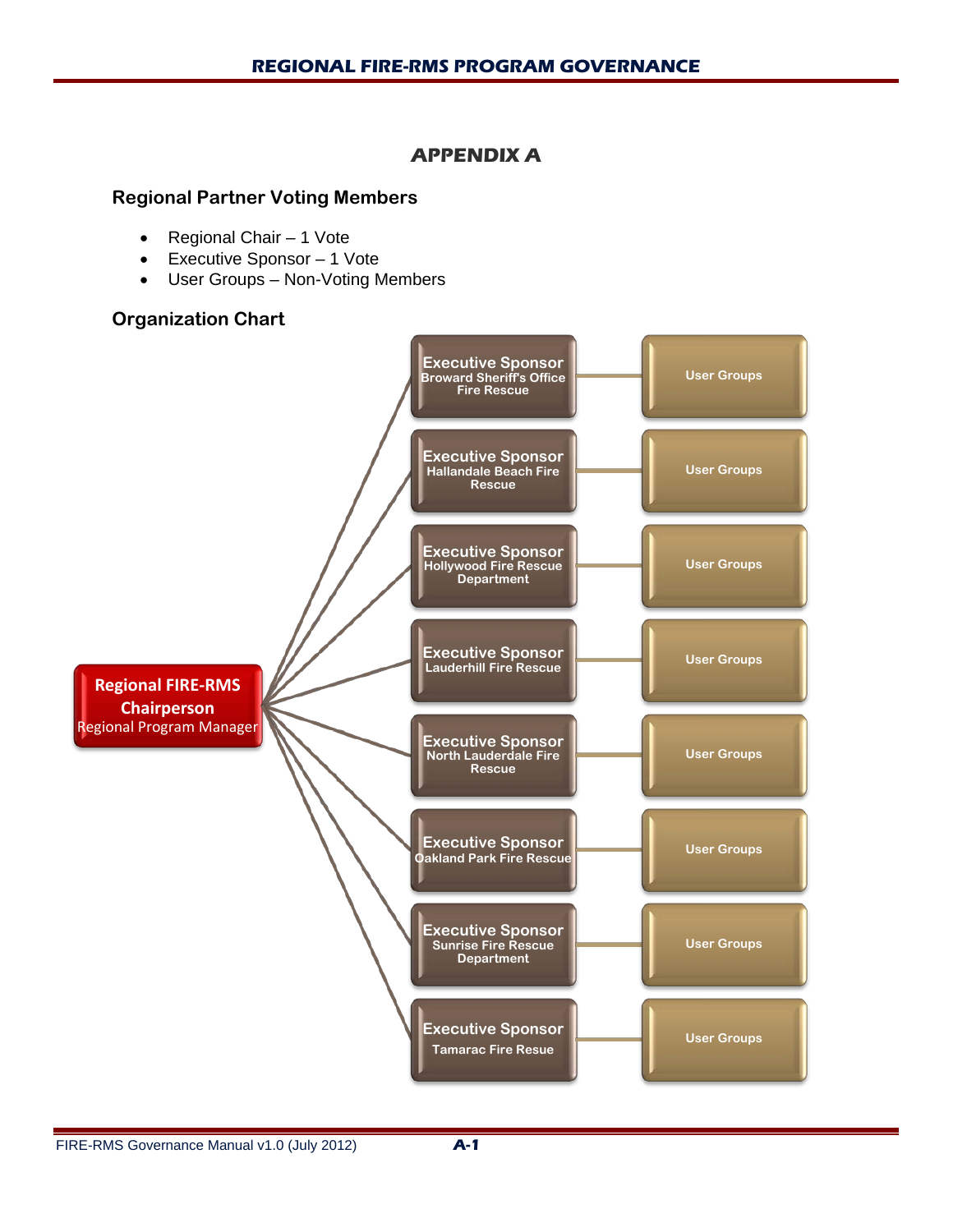#### **APPENDIX B**

### **Membership Contact Information**

|                          | <b>Name</b>                            | <b>Phone</b> | <b>Email</b>          |
|--------------------------|----------------------------------------|--------------|-----------------------|
| Governance Chair         | Andi Mucklow                           | 954-336-4493 | AMucklow@Broward.org  |
| <b>Executive Sponsor</b> |                                        |              |                       |
| Alternate                |                                        |              |                       |
| <b>Executive Sponsor</b> | Daniel Sullivan                        |              | SSullivan@COHB.org    |
| Alternate                | Alex Baird                             |              | ABaird@COHB.org       |
| <b>Executive Sponsor</b> |                                        |              |                       |
| Alternate                |                                        |              |                       |
| <b>Executive Sponsor</b> | <b>Ed Curran</b>                       |              |                       |
| Alternate                | Jeff Levy                              |              |                       |
| <b>Executive Sponsor</b> |                                        |              |                       |
| Alternate                |                                        |              |                       |
| <b>Executive Sponsor</b> | Donald Widing                          |              |                       |
| Alternate                |                                        |              |                       |
| <b>Executive Sponsor</b> | James Dixon,<br>Division Chief         | 954-746-3466 | jdixon@sunrisefl.gov  |
| Alternate                | Stephen Grasso,<br><b>Fire Planner</b> | 954-746-3413 | sgrasso@sunrisefl.gov |
| <b>Executive Sponsor</b> | Percy Sayles                           |              |                       |
| Alternate                | David Radzivill                        |              |                       |
|                          |                                        |              |                       |

۰